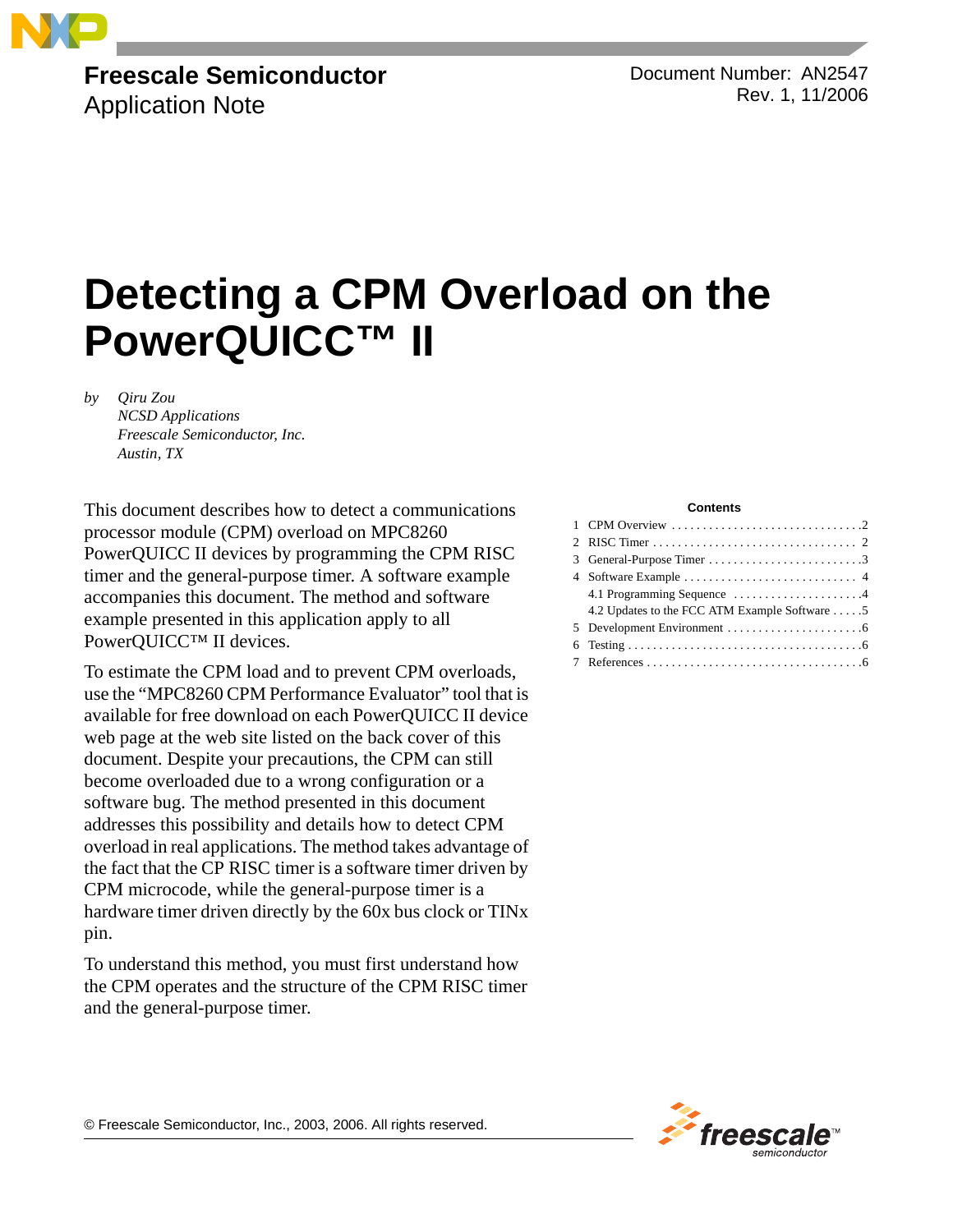

## **1 CPM Overview**

The CPM CP RISC microcontroller (CP) is a 32-bit controller that can perform tasks independently of the PowerPC core. The CP works with the peripheral controllers and parallel ports to implement user-programmable protocols and to manage the serial DMA (SDMA) channels that transfer data between the I/O channels and memory. The CP is a request-driven engine that receives and handles requests from peripherals from highest priority to lowest priority. Table 14-2 of *MPC8260 PowerQUICC™ II Family Reference Manua*l shows the order in which the CP handles requests from peripherals according to priority. As shown in the peripheral prioritization table, the RISC timer is assigned the lowest level and therefore is the last item in the priority queue (if option 3 of IDMA emulation is not selected).

### 0 1 2 7 8 9 10 11 12 13 14 15 Field TIME MCCPR<sup>1</sup> TIMEP TIMEP DR1M DR2M DR1QP EIE SCD<sup>2</sup> DR2QP Reset 0000\_0000\_0000\_0000 R/W R/W Addr 0X119C4 16 19 20 21 22 23 24 25 26 27 28 29 30 31 Field ERAM <sup>3</sup> EDM1 EDM2 EDM3 EDM4 DR3M DR4M DR3QP DEM12 DEM34 DR4QP Reset 0000\_0000\_0000\_0000 R/W R/W Addr 0X119C6

## **2 RISC Timer**

<sup>1</sup> Reserved on .29 $\mu$ m (HiP3) Rev A.1 and B.3 devices.

<sup>2</sup> Reserved on .29μm devices. See Table 14-3.

 $3$  ERAM[16-18] and blt 19 is reserved on .29 $μ$ m devices.

### **Figure 1. RISC Controller Configuration Register (RCCR)**

The RISC timer is configured using the following registers and data structures:

- RCCR register (Figure 1)—All operations on the RISC timers are based on a fundamental tick of the CP internal timer that is programmed in the RCCR. The time period of this CP internal tick is  $(RCCR[TIMEP] + 1) * 1024$  CPM clock cycles. Normally, RISC timer tables are scanned and updated by microcode during each tick interval.
- RISC Timer Table Parameter RAM—TM\_BASE in this parameter table defines the RISC table base address. If the CP internal timer is enabled  $(RCCR|TIME] = 1)$  and the CPM is not overloaded, the RISC timer internal counter (TM\_CNT) is updated by microcode during each tick interval regardless of whether any of the RISC timers are enabled.
- RISC Timer Table Entries—The 16 timers are located in the block of memory defined by TM\_BASE. All 16 timers are scanned by microcode every tick interval regardless of whether any are enabled. If any are enabled, microcode updates the RISC timer table entry.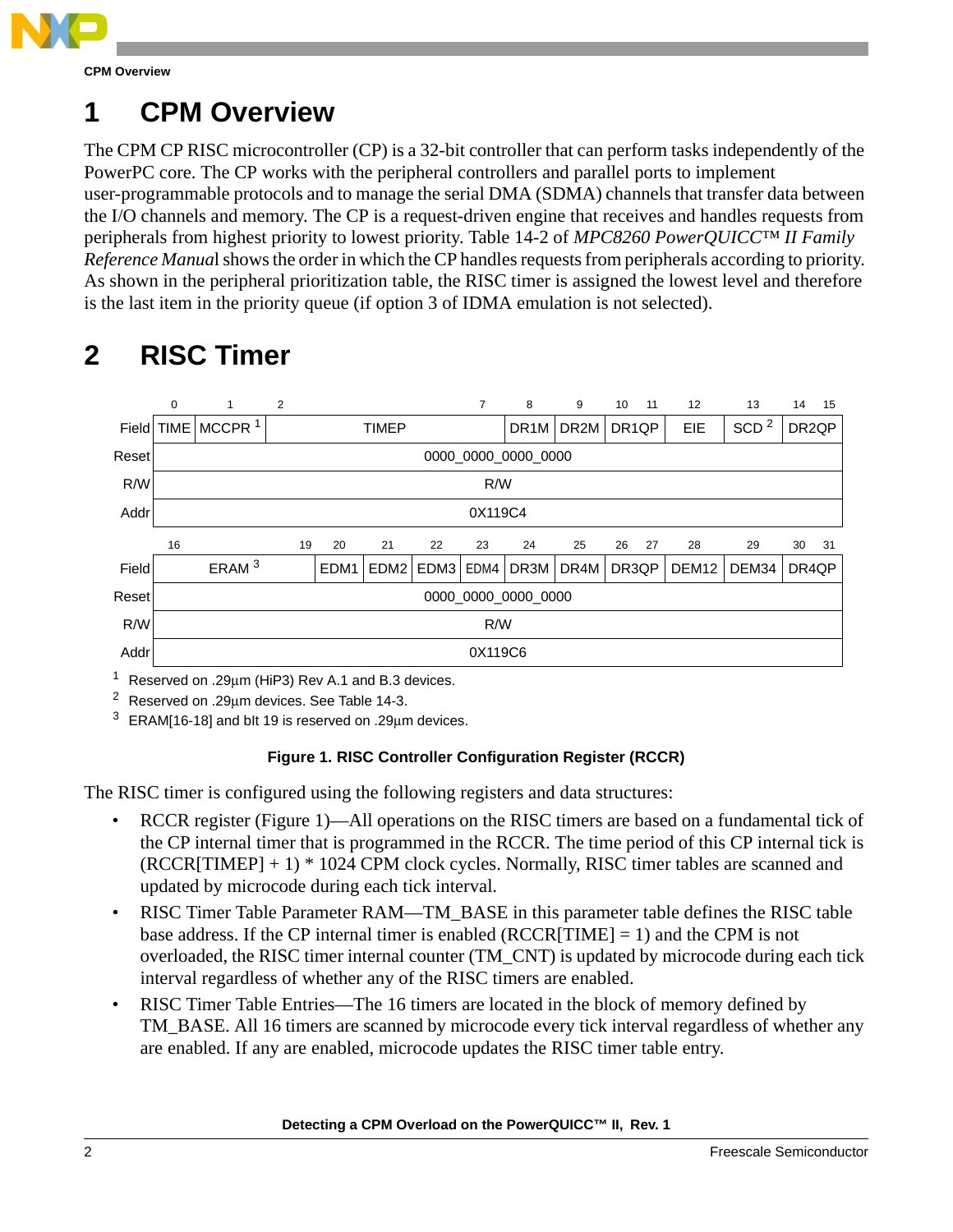

- RTER/RTMR—The RTER is used to report events recognized by the 16 timers and to generate interrupts. RTMR is the associated mask register.
- SET TIMER Command—Enables, disables, and configures the 16 timers in the RISC timer table. Before issuing the SET TIMER command through the CPCR, you should program the TM\_CMD fields.

For details on RISC timer initialization, consult the *MPC8260 PowerQUICC™ II Family Reference Manual*.

As noted earlier, the RISC timer tables have the lowest priority of all CP operations. Therefore, if the CP is busy with other tasks and does not have time to service the RISC timer during a tick interval, one or more timers and the RISC timer internal counter (TM\_CNT) may not be updated accurately and therefore run more slowly than expected. This behavior is used to detect a CPM overload.

## **3 General-Purpose Timer**

The CPM includes four identical 16-bit general-purpose timers or two 32-bit timers (cascade mode). The general-purpose timer is a hardware timer driven by the bus clock or TINx pin depended on the setting of TMRx[ICLK]. Therefore, you can use it as the reference timer and compare it with the RISC timers or TM\_CNT to detect whether those software timers are running slower. To keep the general timer and RISC timer at the same frequency, program one or two of the general-timers in cascade mode to increase once every CP internal tick, which is (RCCR[TIMEP]  $+ 1$ ) \* 1024 CPM clock cycles.

To make the general timer (TCNx) increase accordingly, configure the TGCRx and TMRx properly. [Figure 2](#page-2-0) shows the clock and prescaler configuration of the general timer. You can implement three potential clock sources to drive the timer counter: the 60x bus clock directly, the 60x bus clock divided by 16, or the TINx pin in conjunction with an external clock. The prescaler divides the clock and the resulting frequency drives the timer counter (TCNx).

For details on general-purpose timer configuration, refer to the timers chapter in the *MPC8260 PowerQUICC™ II Family Reference Manual*.





### <span id="page-2-0"></span>**Detecting a CPM Overload on the PowerQUICC™ II, Rev. 1**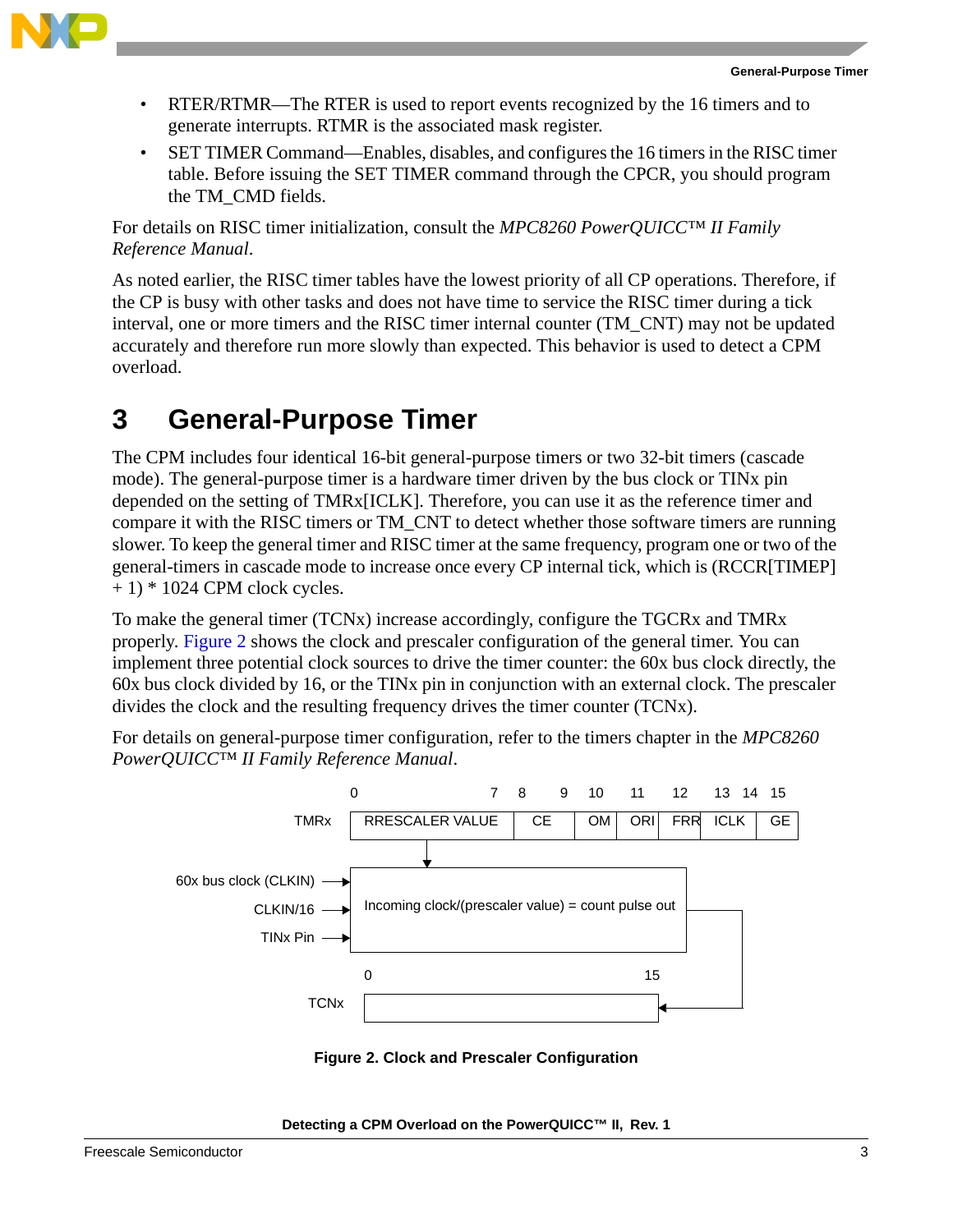

**Software Example**

## **4 Software Example**

The software example discussed here uses FCC ATM Example as the base and adds two major functions from the atm\_aalx.c file. The code for the FCC ATM Example is available on each PowerQUICC II device summary web page at the web site listed on the back cover of this document. Its ID is MPC8260ADSCOD01. The components of the example are as follows:

- 1. Init run RISC general timer()—Initializes and enables the RISC timer and the general timer to operate at the same frequency.
- 2. Check timers()— Samples the real-time values of RISC timer internal counter (TM\_CNT) and the general timer (TCN1||TCN2 in cascade mode), then calculates the difference.

To overload the CPM using  $atm$  aalx.c, ATM CBR channel number 2 is configured to operate at a very high transmit data rate (1200 Mbps). In CPM overload, you can invoke Check\_timers() to see the timer internal counter (TM\_CNT) run more slowly than the general timer (TCN1||TCN2). [Figure 3](#page-3-0) shows the software flow for the software detection of an overload, from RISC timer initialization until the overload is indicated by an LED.



**Figure 3. Flow of the Detecting Software**

### <span id="page-3-0"></span>**4.1 Programming Sequence**

The programming sequence for detecting a CPM overload in this software example is as follows:

- 1. Establish the pointer to the RISC timer table parameter RAM.
- 2. Clear the RISC timer table parameter RAM.
- 3. Clear the RISC timer event register (RTER) and mask register (RTMR) to disable RISC timer interrupts.

**Detecting a CPM Overload on the PowerQUICC™ II, Rev. 1**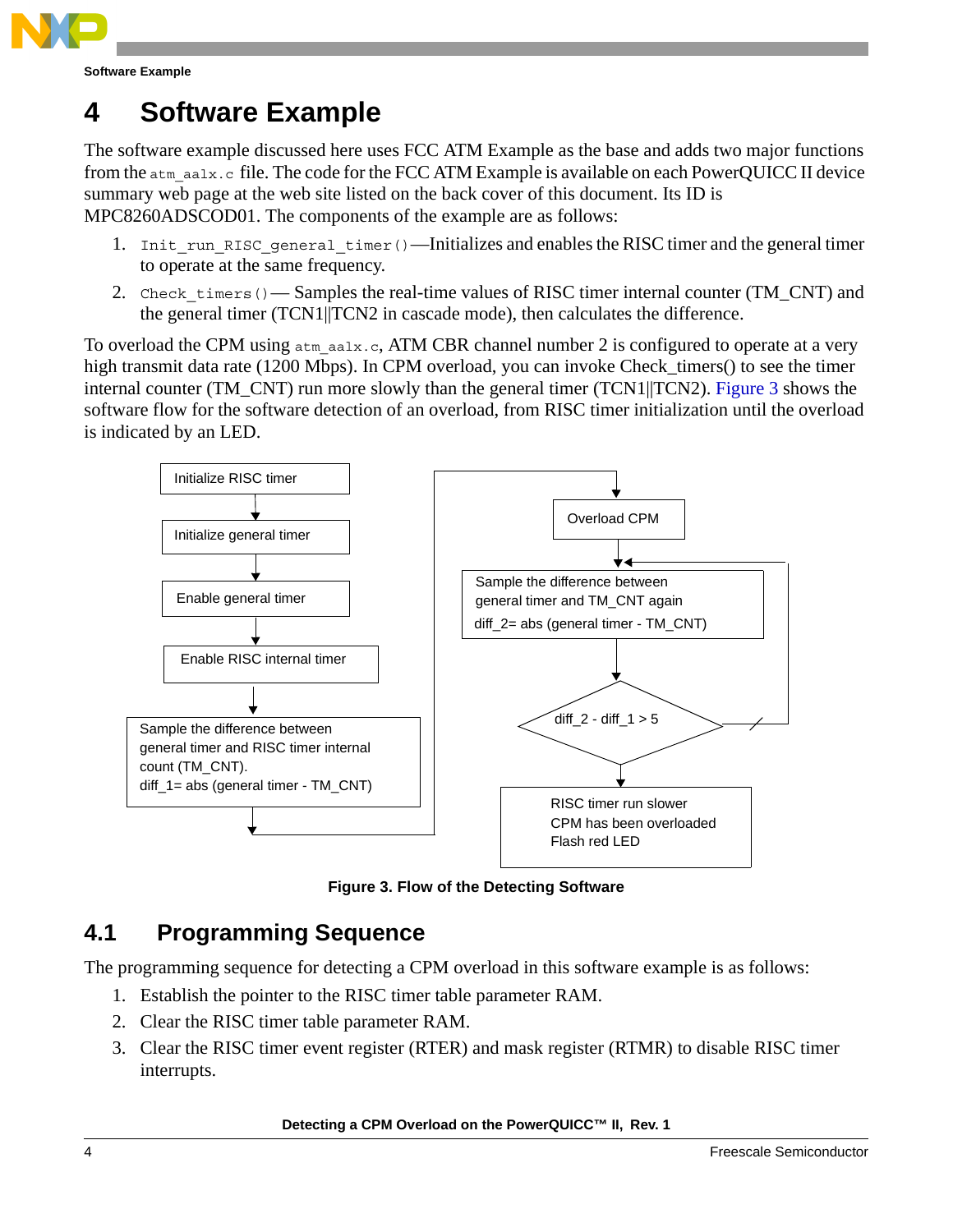

- 4. Program the timer global configuration register (TGCR1). General Timers 1 and 2 cascade to form a 32-bit timer.
- 5. Program timer mode register (TMR2) to configure timer prescaler value (PS) and to select the timer input clock source.

In this example, the 60x bus clock divided by 16 is the input clock for general timer, and the prescaler value is 256. Thus, the cascade timer counter (TCN1||TCN2) increases by one for every  $256 * 16 = 0x1000 60x$  bus cycles When  $TGCRI[CAS] = 1$ , General Times 1 and 2 function as a 32-bit timer. TMR1 is ignored and the modes are defined using TMR2; erratic behavior may occur if TGCR1 and TGCR2 are not initialized before the TMRs.

- 6. Clear the cascade timer counter (TCN1 || TCN2).
- 7. Enable the cascaded general timer through TGCR1[RST2].
- 8. Program the RISC timer tick by RCCR[TIMEP] and enable the RISC timer by setting RCCR[TIME]. The RISC timer table is scanned and the RISC timer internal counter (TM\_CNT) is increased by one on each timer tick.

In this example,  $RCCR[TIMEP] = 7$  and the clock ratio of BUS: $CPM = 1:2$ . Thus, a RISC timer tick is generated on  $(7 + 1) * 1024 = 0x2000$  CPM clock cycles, which is also the timer period of the general timer counter (0x1000 60x bus cycles).

- 9. Sample the difference (say diff. 1) between the cascade timer counter (TCN1||TCN2) and the RISC timer internal counter (TM\_CNT). diff\_1 = abs (TCN1||TCN2 – TM\_CNT).
- 10. Overload the CPM.
- 11. Sample the difference (say diff\_2) between the cascade timer counter (TCN1||TCN2) and the RISC timer internal counter (TM\_CNT) again. Due to a CPM overload at the second sample point, user can see diff 2 is greater than diff 1.

Steps  $1-8$  are demonstrated by Init run RISC general timer() in the atm aalx.c file. Steps 9 and 11are demonstrated by invoking Check\_timers(). For step 10, you can enable the micro "#define OVERLOAD CPM" in the fcc atm.h file. It configures the transmit rate of ATM CBR channel number 2 to operate at 1200 Mbps, which overdrives ATM pace control and overloads the CPM.

### **4.2 Updates to the FCC ATM Example Software**

The differences between the current example software and original FCC ATM example software are as follows:

The following global declarations and function prototypes are added to the original atm\_aalx.c file:

/\* Store the sampled values of difference between general timer and RISC timer \*/

WORD first sample point, second sample point;

/\* The function of sampling the difference between general timer and RISC timer\*/

UWORD Check timers(void);

/\* Initialize and enable RISC timer and general timer to detect CPM overload \*/ void Init run RISC general timer(void);

### **Detecting a CPM Overload on the PowerQUICC™ II, Rev. 1**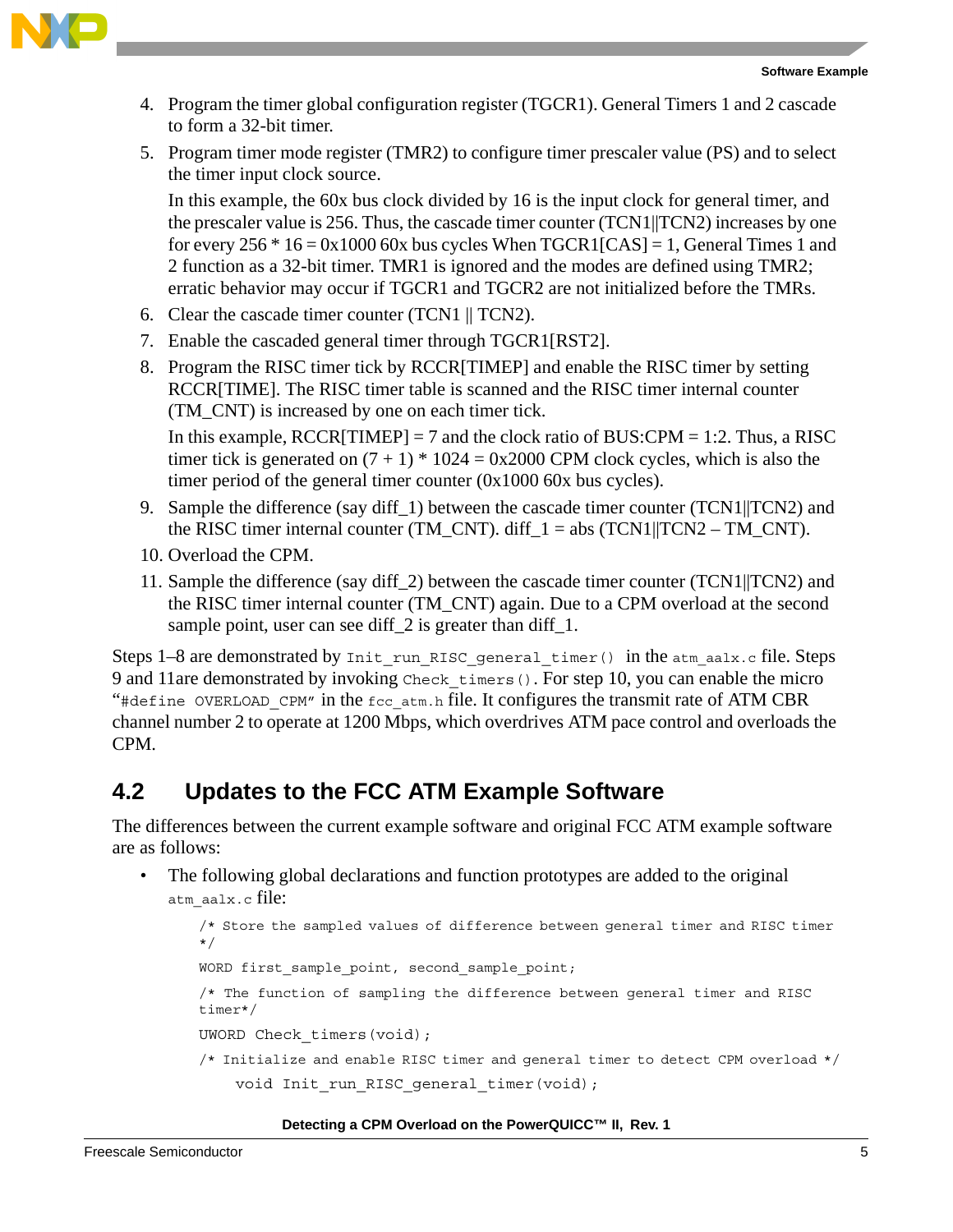**Development Environment**

```
/* Disable CPU external interrupt by clearing MSR[EE]*/
```
void Disable Exceptions(void);

```
/* Enable CPU external interrupt by setting MSR[EE]*/
```

```
void Enable_Exceptions(void);
```
The following global macro is added to original  $\epsilon_{\text{cc}}$  atm.h file

```
/* Enable overload CPM*/
```
#define OVERLOAD\_CPM

For details on the original FCC ATM example software, refer to the 8260 aalx app.pdf file in this package.

### **5 Development Environment**

The following development tools were used:

- CodeWarrior™ for Embedded PowerPC version 6.5
- Applied Microsystems WireTap™ probe
- Freescale MPC8260 ADS development board (PILOT version)
- Windows® 2000 platform

## **6 Testing**

All testing used the CodeWarrior debugger environment Version 6.5 and WireTap probe on an MPC8260ADS development board (PILOT version):

- If  $\#$ define OVERLOAD CPM is disabled in the fcc  $\#$  atm.h file, the CPM is not overloaded. The Green LED (LD11) should be lighted.
- If #define OVERLOAD CPM is enabled, the CPM is overloaded. The Red LED (LD12) should flash.

### **NOTE**

In this testing case, the frequency of  $BUS/CPM = 66/133 MHz$ . If you select a different BUS/CPM ratio, you must modify the configuration of those two timers accordingly to ensure that the RISC timer and general timer operate at the same frequency.

### **7 References**

We recommend that you familiarize yourself with the reference materials listed in [Table 1,](#page-6-0) which are available at the Freescale web site listed on the back cover of this document: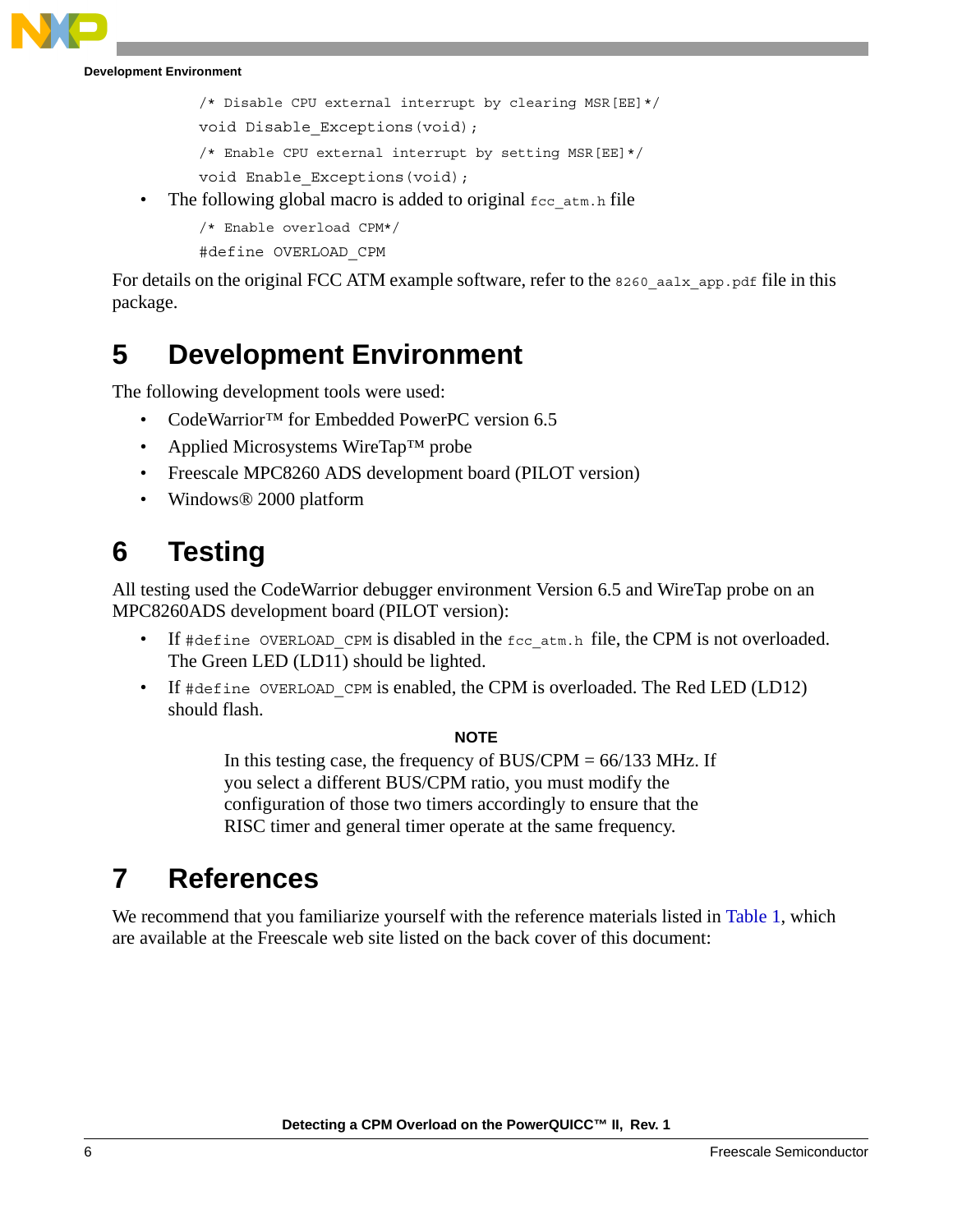

--

### **Table 1. References**

<span id="page-6-0"></span>

| <b>Document</b>                                                                                                                                                | <b>Identification Number</b> |
|----------------------------------------------------------------------------------------------------------------------------------------------------------------|------------------------------|
| MPC8260 PowerQUICC™ II Family Reference Manual:<br>• Chapter 17, "Timers"<br>• Section 13.3, "Communications Processor"<br>• Section 13.6, "RISC Timer Tables" | MPC8260RM                    |
| MPC8260 PowerQUICC™ II User's Manual Errata                                                                                                                    | MPC8260UMAD                  |
| MPC826x Family Device Errata Reference (HiP3)                                                                                                                  | <b>MPC8260CE</b>             |
| XPC826xA Family Device Errata Reference (HiP4)                                                                                                                 | XPC8260ACE                   |
| Application Note: FCC ATM Example (Works with ENG and PILOT revs of MPC8260ADS)                                                                                | MPC8260ADSCOD01              |